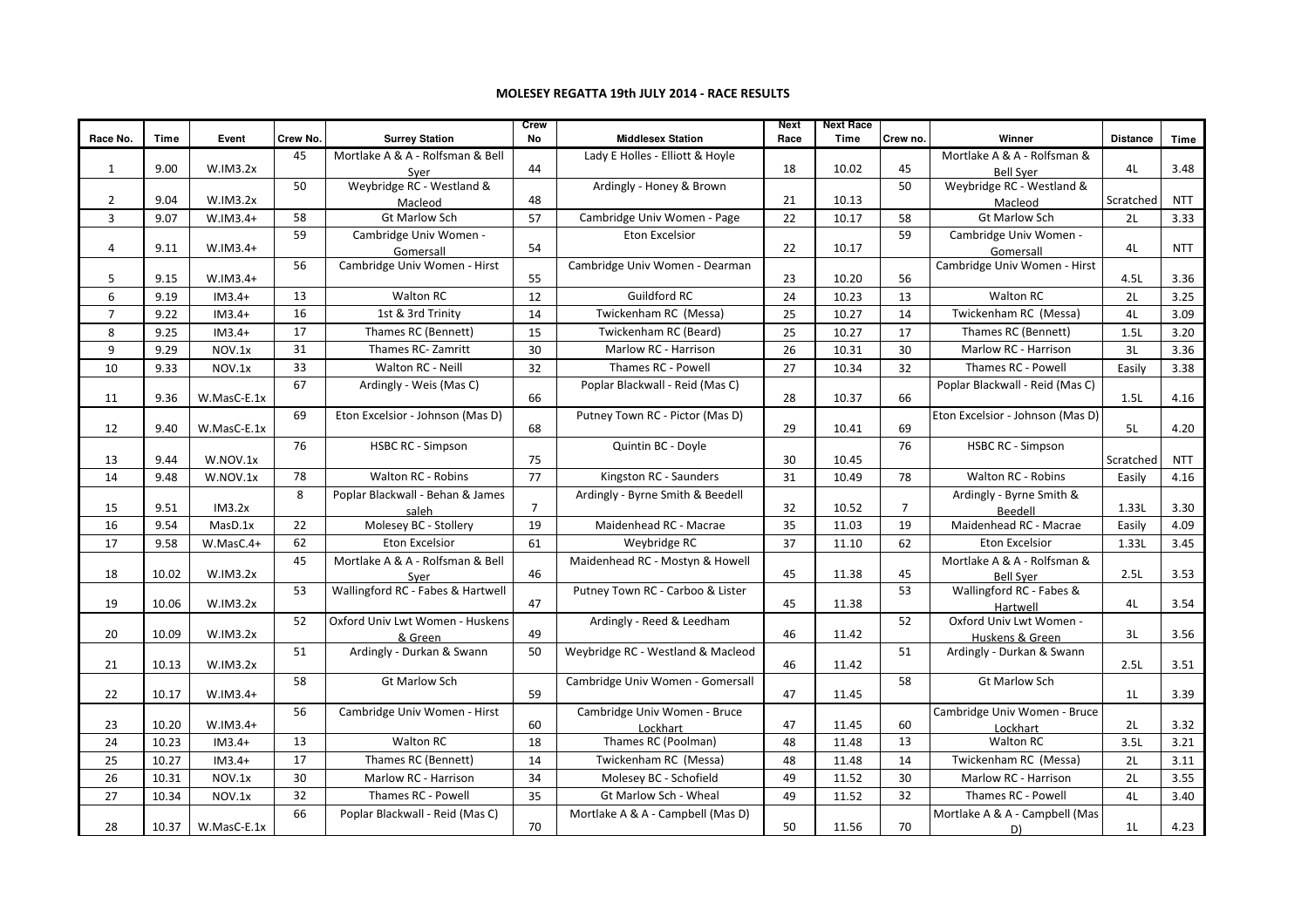|    |       |             | 69             | Eton Excelsior - Johnson (Mas D)            |                | Tideway Scullers Sch - French (Mas E)     |       |       | 69             | Eton Excelsior - Johnson (Mas D)    |           |            |
|----|-------|-------------|----------------|---------------------------------------------|----------------|-------------------------------------------|-------|-------|----------------|-------------------------------------|-----------|------------|
| 29 | 10.41 | W.MasC-E.1x |                |                                             | 71             |                                           | 50    | 11.56 |                |                                     | Easily    | <b>NTT</b> |
| 30 | 10.45 | W.NOV.1x    | 76             | <b>HSBC RC - Simpson</b>                    | 79             | Twickenham RC - Young                     | 51    | 11.59 | 76             | <b>HSBC RC - Simpson</b>            | Easily    | 4.31       |
|    |       |             | 78             | Walton RC - Robins                          |                | Cambridge Univ Women - Futoryanova        |       |       | 78             | Walton RC - Robins                  |           |            |
| 31 | 10.49 | W.NOV.1x    |                |                                             | 80             |                                           | 51    | 11.59 |                |                                     | Easily    | <b>NTT</b> |
| 32 | 10.52 | IM3.2x      | 11             | Twickenham RC - Dixon & Lines               | $\overline{7}$ | Ardingly - Byrne Smith & Beedell          | 52    | 12.02 | $\overline{7}$ | Ardingly - Byrne Smith &            | 0.5L      | 3.21       |
|    |       |             | 9              | Molesey BC - Shepheard &                    |                | Twickenham RC - Longstaff & Traynor       |       |       | 9              | Beedell<br>Molesey BC - Shepheard & |           |            |
| 33 | 10.56 | IM3.2x      |                | Meadows                                     | 10             |                                           | 52    | 12.02 |                | Meadows                             | 5L        | 3.32       |
| 34 | 11.00 | MasD.1x     | 23             | Putney Town RC - De Maria                   | 20             | Walbrook - Lukes                          | 53    | 12.06 | 20             | Walbrook - Lukes                    | 2L        | 3.59       |
| 35 | 11.03 | MasD.1x     | 19             | Maidenhead RC - Macrae                      | 21             | <b>Walbrook - Thomas</b>                  | 53    | 12.06 | 21             | Walbrook - Thomas                   | 1.5L      | 3.57       |
| 36 | 11.06 | W.MasC.4+   | 64             | Ardingly                                    | 63             | Putney Town RC                            | 54    | 12.10 | 64             | Ardingly                            | Easily    | 3.49       |
| 37 | 11.10 | W.MasC.4+   | 62             | <b>Eton Excelsior</b>                       | 65             | Leicester/Trentham RC                     | 54    | 12.10 | 65             | Leicester/Trentham RC               | 2L        | 3.43       |
|    |       |             | $\overline{2}$ | Vesta RC - Brown                            |                | Westminster Univ BC / Quintin BC -        |       |       | $\overline{2}$ | Vesta RC - Brown                    |           |            |
| 38 | 11.14 | IM2.1x      |                |                                             | 1              | Denley                                    | 55    | 12.13 |                |                                     | 2.5L      | <b>NTT</b> |
| 39 | 11.17 | IM2.2-      | 5              | Kingston RC - Lee & Rawlins                 | $\overline{4}$ | Quintin BC - Amin & Collins               | 56    | 12.16 | 5              | Kingston RC - Lee & Rawlins         | Easily    | 3.30       |
|    |       |             | 26             | Molesey BC - Bowman                         |                | City of Cambridge - Tollett               |       |       | 26             | Molesey BC - Bowman                 |           |            |
| 40 | 11.20 | MasF.1x     |                |                                             | 24             |                                           | 57    | 12.20 |                |                                     | Scratched | <b>NTT</b> |
|    |       |             | 29             | Bewl Bridge - Jones (Mas H)                 |                | BTC Southampton - Wyatt Mas H)            |       |       |                | BTC Southampton - Wyatt Mas         |           |            |
| 41 | 11.24 | MasG-H.1x   |                |                                             | 28             |                                           | 58    | 12.24 | 28             | H)                                  | Scratched | <b>NTT</b> |
|    |       |             | 39             | Wallingford RC - Newton                     |                | Quintin BC - Kirk                         |       |       |                | Quintin BC - Kirk                   |           |            |
| 42 | 11.28 | W.IM2.1x    |                |                                             | 38             |                                           | 59    | 12.27 | 38             |                                     | Scratched | <b>NTT</b> |
| 43 | 11.31 | W.IM2.2-    | 42             | Cambridge Univ Women -                      | 41             | Lady E Holles - Hunter & O Malley         | 60    | 12.30 | 41             | Lady E Holles - Hunter & O          | 0.75L     | 3.59       |
| 44 | 11.34 | W.MasC-E.8+ | 73             | Aitchison &Barnard<br>Twickenham RC (Mas C) | 72             | Walton RC (Mas C)                         | 61    | 12.34 | 73             | Malley<br>Twickenham RC (Mas C)     | 2.5L      | <b>NTT</b> |
|    |       |             | 53             |                                             |                | Mortlake A & A - Rolfsman & Bell Syer     |       |       | 53             | Wallingford RC - Fabes &            |           |            |
| 45 | 11.38 | W.IM3.2x    |                | Wallingford RC - Fabes & Hartwell           | 45             |                                           | 63    | 12.41 |                | Hartwell                            | 2.5L      | 3.39       |
|    |       |             | 51             | Ardingly - Durkan & Swann                   | 52             | Oxford Univ Lwt Women - Huskens &         |       |       | 52             | Oxford Univ Lwt Women -             |           |            |
| 46 | 11.42 | W.IM3.2x    |                |                                             |                | Green                                     | 63    | 12.41 |                | Huskens & Green                     | 1.5L      | 3.43       |
|    |       |             |                | Cambridge Univ Women - Bruce                | 58             | <b>Gt Marlow Sch</b>                      |       |       |                | Cambridge Univ Women - Bruce        |           |            |
| 47 | 11.45 | W.IM3.4+    | 60             | Lockhart                                    |                |                                           | Final |       | 60             | Lockhart                            | 1.75L     | 3.26       |
| 48 | 11.48 | $IM3.4+$    | 14             | Twickenham RC (Messa)                       | 13             | <b>Walton RC</b>                          | Final |       | 14             | Twickenham RC (Messa)               | 5L        | 3.30       |
| 49 | 11.52 | NOV.1x      | 32             | Thames RC - Powell                          | 30             | Marlow RC - Harrison                      | Final |       | 30             | Marlow RC - Harrison                | 0.5L      | 3.32       |
|    |       |             | 69             | Eton Excelsior - Johnson (Mas D)            |                | Mortlake A & A - Campbell (Mas D)         |       |       | 69             | Eton Excelsior - Johnson (Mas D)    |           |            |
| 50 | 11.56 | W.MasC-E.1x | 78             | <b>Walton RC - Robins</b>                   | 70<br>76       | <b>HSBC RC - Simpson</b>                  | Final |       | 78             | <b>Walton RC - Robins</b>           | 4L        | 4.07       |
| 51 | 11.59 | W.NOV.1x    |                |                                             |                |                                           | Final |       |                |                                     | 1.75L     | 4.07       |
| 52 | 12.02 | IM3.2x      | 9              | Molesey BC - Shepheard &                    | $\overline{7}$ | Ardingly - Byrne Smith & Beedell          | Final |       | 9              | Molesey BC - Shepheard &            | Canvass   | 3.21       |
| 53 | 12.06 | MasD.1x     | 21             | Meadows<br>Walbrook - Thomas                | 20             | Walbrook - Lukes                          | Final |       | 21             | Meadows<br>Walbrook - Thomas        | 1.75L     | 3.47       |
| 54 | 12.10 | W.MasC.4+   | 65             | Leicester/Trentham RC                       | 64             | Ardingly                                  | Final |       | 65             | Leicester/Trentham RC               | .75L      | 3.38       |
| 55 | 12.13 | IM2.1x      | 3              | Gt Marlow Sch - Magnussen                   | $\overline{2}$ | Vesta RC - Brown                          | Final |       | $\overline{2}$ | Vesta RC - Brown                    | 3L        | 3.26       |
|    |       |             | 5              | Kingston RC - Lee & Rawlins                 |                | 1st & 3rd Trinity BC - Williams & Collins |       |       | 5              | Kingston RC - Lee & Rawlins         |           |            |
| 56 | 12.16 | IM2.2-      |                |                                             | 6              |                                           | Final |       |                |                                     | 4L        | 3.22       |
| 57 | 12.20 | MasF.1x     | 26             | Molesey BC - Bowman                         | 25             | Quintin BC - Cook                         | Final |       | 26             | Molesey BC - Bowman                 | Easily    | 3.52       |
|    |       |             |                | BTC Southampton - Wyatt Mas H)              |                | Kingston RC - Dare (Mas G)                |       |       |                | BTC Southampton - Wyatt Mas         |           |            |
| 58 | 12.24 | MasG-H.1x   | 28             |                                             | 27             |                                           | Final |       | 28             | H)                                  | Easily    | 4.10       |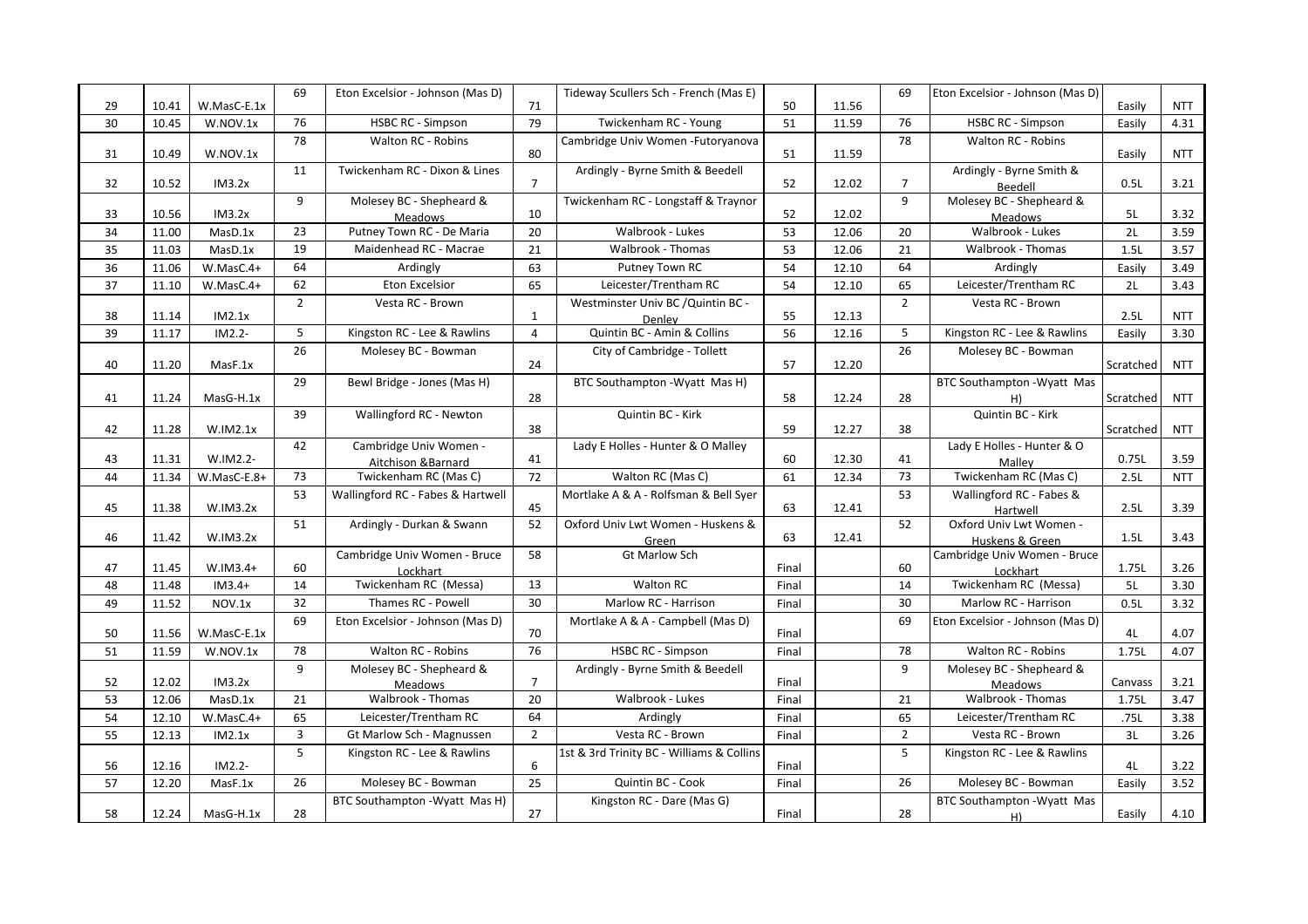|    | 12.27 | W.IM2.1x      | 38 | Quintin BC - Kirk                 | 40 | Wallingford RC - Hook                   | Final | 38 | Quintin BC - Kirk            | 4L    | 3.57       |
|----|-------|---------------|----|-----------------------------------|----|-----------------------------------------|-------|----|------------------------------|-------|------------|
|    |       |               |    | Lady E Holles - Hunter & O Malley |    | <b>HSBC RC - Hitchens &amp; Francis</b> |       |    | Lady E Holles - Hunter & O   | Rowed |            |
| 60 | 12.30 | W.IM2.2-      | 41 |                                   | 43 |                                         | Final | 41 | Malley                       | Over  | <b>NTT</b> |
| 61 | 12.34 | W.MasC-E.8+   | 73 | Twickenham RC (Mas C)             | 74 | Walbrook /TSS (Mas E)                   | Final | 74 | Walbrook /TSS (Mas E)        | 3.25L | 3.37       |
|    |       |               | 37 | Molesey BC - Murray & Thorpe      |    | Molesey BC - Vye & Hetherington         |       | 37 | Molesey BC - Murray & Thorpe |       |            |
| 62 | 12.38 | <b>SEN.2-</b> |    |                                   | 36 |                                         | Final |    |                              |       | 3.15       |
|    |       |               | 52 | Oxford Univ Lwt Women - Huskens   | 53 | Wallingford RC - Fabes & Hartwell       |       | 52 | Oxford Univ Lwt Women -      |       |            |
| 63 | 12.41 | W.IM3.2x      |    | & Green                           |    |                                         | Final |    | Huskens & Green              | 3L    | 3.39       |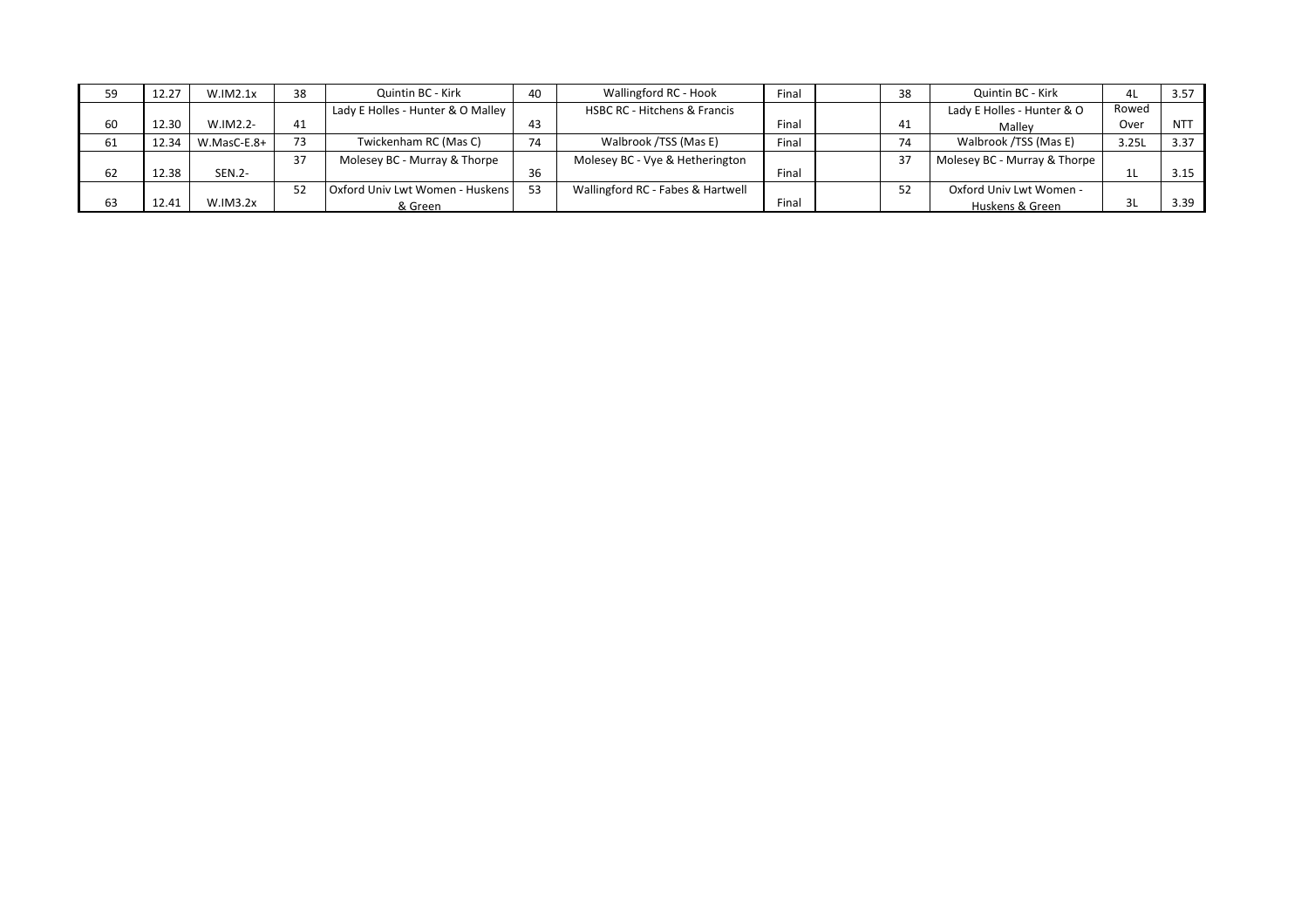| Race No. | Time | Event        | Crew No. | <b>Surrey Station</b>                | Crew<br>No | <b>Middlesex Station</b>            | <b>Next</b><br>Race | <b>Next Race</b><br>Time | Crew no. | Winner                        | <b>Distance</b> | Time       |
|----------|------|--------------|----------|--------------------------------------|------------|-------------------------------------|---------------------|--------------------------|----------|-------------------------------|-----------------|------------|
| 64       | 1.45 | IM3.1x       | 94       | Thames RC - Powell                   | 89         | Marlow RC - Harrison                | 88                  | 3.13                     | 89       | Marlow RC - Harrison          | 1.25L           | 3.32       |
|          |      |              |          |                                      |            |                                     |                     |                          |          | Wallingford RC - Fabes &      |                 |            |
| 65       | 1.49 | W.NOV.2x     | 166      | Wallingford RC - Fabes & Hartwell    | 162        | Poplar Blackwall - Ohene & Ohene    | 97                  | 3.46                     | 166      | Hartwell                      | 1.25L           | 3.52       |
|          |      |              |          |                                      |            |                                     |                     |                          |          | Mortlake A & A - Walters &    |                 |            |
| 66       | 1.52 | W.NOV.2x     | 167      | Thames RC - Abel & Bernard           | 163        | Mortlake A & A - Walters & Hedley   | 98                  | 3.49                     | 163      | Hedley                        | Easily          | 3.46       |
|          |      |              |          |                                      |            |                                     |                     |                          |          | Lady E Holles - George & O    |                 |            |
| 67       | 1.56 | W.NOV.2x     | 168      | Gt Marlow Sch - Hammond & Paul       | 164        | Lady E Holles - George & O Riordan  | 98                  | 3.49                     | 164      | Riordan                       | Easily          | 3.50       |
| 68       | 1.59 | $W.NOV.4+$   | 172      | Ardingly                             | 169        | <b>Guildford RC</b>                 | 100                 | 3.57                     | 172      | Ardingly                      | 5L              | <b>NTT</b> |
|          |      |              |          |                                      |            |                                     |                     |                          |          |                               |                 |            |
| 69       | 2.03 | MasD-E.2x    | 109      | Walbrook - Davies (Mas D)            | 107        | Twickenham RC - Pullen(Mas D)       | 128                 | 5.43                     | 107      | Twickenham RC - Pullen(Mas D) | 1.5L            | <b>NTT</b> |
| 70       | 2.07 | MasD-E.2x    | 110      | Tiffin Associates - Marshall (Mas E) | 108        | Walbrook - Lukes (Mas D)            | 128                 | 5.43                     | 108      | Walbrook - Lukes (Mas D)      | 2L              | 3.37       |
|          |      |              |          |                                      |            |                                     |                     |                          |          |                               | Rowed           |            |
| 71       | 2.11 | W.IM3.1x     | 133      | Mortlake A & A - Delvalle            | 130        | Weybridge RC - Bryant               | 103                 | 4.11                     | 133      | Mortlake A & A - Delvalle     | Over            | <b>NTT</b> |
|          |      |              |          |                                      |            |                                     |                     |                          |          |                               | Rowed           |            |
| 72       | 2.14 | W.IM3.1x     | 134      | Weybridge RC - Ferlez                | 131        | Maidenhead RC - Mostyn              | 103                 | 4.11                     | 134      | Weybridge RC - Ferlez         | Over            | <b>NTT</b> |
| 73       | 2.18 | W.MasB-C.4x- | 149      | Molesey BC (Mas B)                   | 148        | Eton Excelsior (Mas B)              | 105                 | 4.19                     | 148      | Eton Excelsior (Mas B)        | 4.5L            | 3.48       |
| 74       | 2.21 | W.MasB-C.4x- | 152      | Ardingly (Mas C)                     | 150        | Weybridge RC (Mas C)                | 105                 | 4.19                     | 152      | Ardingly (Mas C)              | 3.5L            | 3.33       |
|          |      |              |          | Eton Excelsior - Hewitt & Johnson    |            | Putney Town RC - Atkinson & Stoyel  |                     |                          |          | Eton Excelsior - Hewitt &     |                 |            |
| 75       | 2.25 | W.MasC-E.2x  | 155      | (Mas C)                              | 154        | (Mas C)                             | 107                 | 4.26                     | 155      | Johnson (Mas C)               | Easily          | 3.52       |
| 76       | 2.29 | MasD-F.4-    | 115      | Putney Town RC (Mas E)               | 113        | Thames Tradesmen (Mas D)            | 110                 | 4.37                     | 115      | Putney Town RC (Mas E)        | 1L              | 3.22       |
| 77       | 2.33 | MasD-F.4-    | 116      | Walbrook (Mas F)                     | 114        | Quintin BC (Mas E)                  | 110                 | 4.37                     | 116      | Walbrook (Mas F)              | 2L              | 3.32       |
|          |      |              |          |                                      |            | Weybridge RC/ Weybridge Ladies (Mas |                     |                          |          | Weybridge RC/ Weybridge       |                 |            |
| 78       | 2.36 | Mx.MasA.8+   | 120      | Walton RC (Mas D)                    | 119        | E)                                  | 112                 | 4.45                     | 119      | Ladies (Mas E)                | Easily          | 3.18       |
| 79       | 2.40 | Mx.MasA.8+   | 122      | Molesey BC (Mas E)                   | 121        | Twickenham RC (Mas D)               | 112                 | 4.45                     | 121      | Twickenham RC (Mas D)         | 3 Feet          | 3.21       |
|          |      |              |          |                                      |            |                                     |                     |                          |          | Thames RC - MacFarlane &      |                 |            |
| 80       | 2.43 | NOV.2x       | 125      | Thames RC - MacFarlane & Storey      | 123        | Guildford RC -Hennesey & Yu         | 113                 | 4.48                     | 125      | Storey                        | Easily<br>Rowed | 3.25       |
| 81       | 2.47 | NOV.2x       | 126      | Molesey BC - Seaman & Elton          | 124        | Ardingly - Ayloff & Grozier         | 113                 | 4.48                     | 124      | Ardingly - Ayloff & Grozier   | Over            | <b>NTT</b> |
|          |      |              |          |                                      |            |                                     |                     |                          |          | Cambridge Univ Women -        |                 |            |
| 82       | 2.51 | W.IM3.8+     | 145      | <b>HSBC RC</b>                       | 142        | Cambridge Univ Women - Gomersall    | 114                 | 4.52                     | 142      | Gomersall                     | Easily          | 3.15       |
|          |      |              |          |                                      |            |                                     |                     |                          |          | Cambridge Univ Women -        |                 |            |
| 83       | 2.55 | $W.IM3.8+$   | 144      | Cambridge Univ Women - Barnard       | 143        | Twickenham RC                       | 114                 | 4.52                     | 144      | Barnard                       | Easily          | 3.19       |
| 84       | 2.58 | $NOV.4+$     | 129      | Kingston RC                          | 127        | <b>Eton Excelsior</b>               | 115                 | 4.55                     | 129      | Kingston RC                   | 3L              | 3.23       |
| 85       | 3.02 | IM3.1x       | 95       | Twickenham RC - Dixon                | 90         | Maidenhead RC - Macrae              | 108                 | 4.30                     | 90       | Maidenhead RC - Macrae        | Easily          | 3.57       |
| 86       | 3.05 | IM3.1x       | 96       | Twickenham RC - Lines                | 91         | Kingston RC - Hanley                | 108                 | 4.30                     | 91       | Kingston RC - Hanley          | 5L              | 3.27       |
| 87       | 3.09 | IM3.1x       | 97       | <b>Gt Marlow Sch -Newell</b>         | 92         | Thames RC - Norey                   | 109                 | 4.33                     | 92       | Thames RC - Norey             | Row over        | <b>NTT</b> |
| 88       | 3.13 | IM3.1x       | 89       | Marlow RC - Harrison                 | 93         | Walbrook - Yates                    | 109                 | 4.33                     | 89       | Marlow RC - Harrison          | <b>NRO</b>      | <b>NTT</b> |
|          |      |              |          | Gt Marlow Sch -Magnusson &           |            |                                     |                     |                          |          | Gt Marlow Sch -Magnusson &    |                 |            |
| 89       | 3.17 | $IM3.2-$     | 100      | Wheal                                | 98         | Molesey BC - Piggott & Browning     | 116                 | 4.59                     | 100      | Wheal                         | 3 <sub>2</sub>  | <b>NTT</b> |
| 90       | 3.20 | $IM3.4x-$    | 103      | Molesey BC - Hetherington            | 101        | Ardingly                            | 117                 | 5.03                     | 103      | Molesey BC - Hetherington     | 1/2L            | <b>NTT</b> |
| 91       | 3.24 | $IM3.8+$     | 104      | Twickenham RC                        | 105        | 1st & 3rd Trinity                   | 118                 | 5.07                     | 105      | 1st & 3rd Trinity             | $\frac{1}{4}$ L | 2.56       |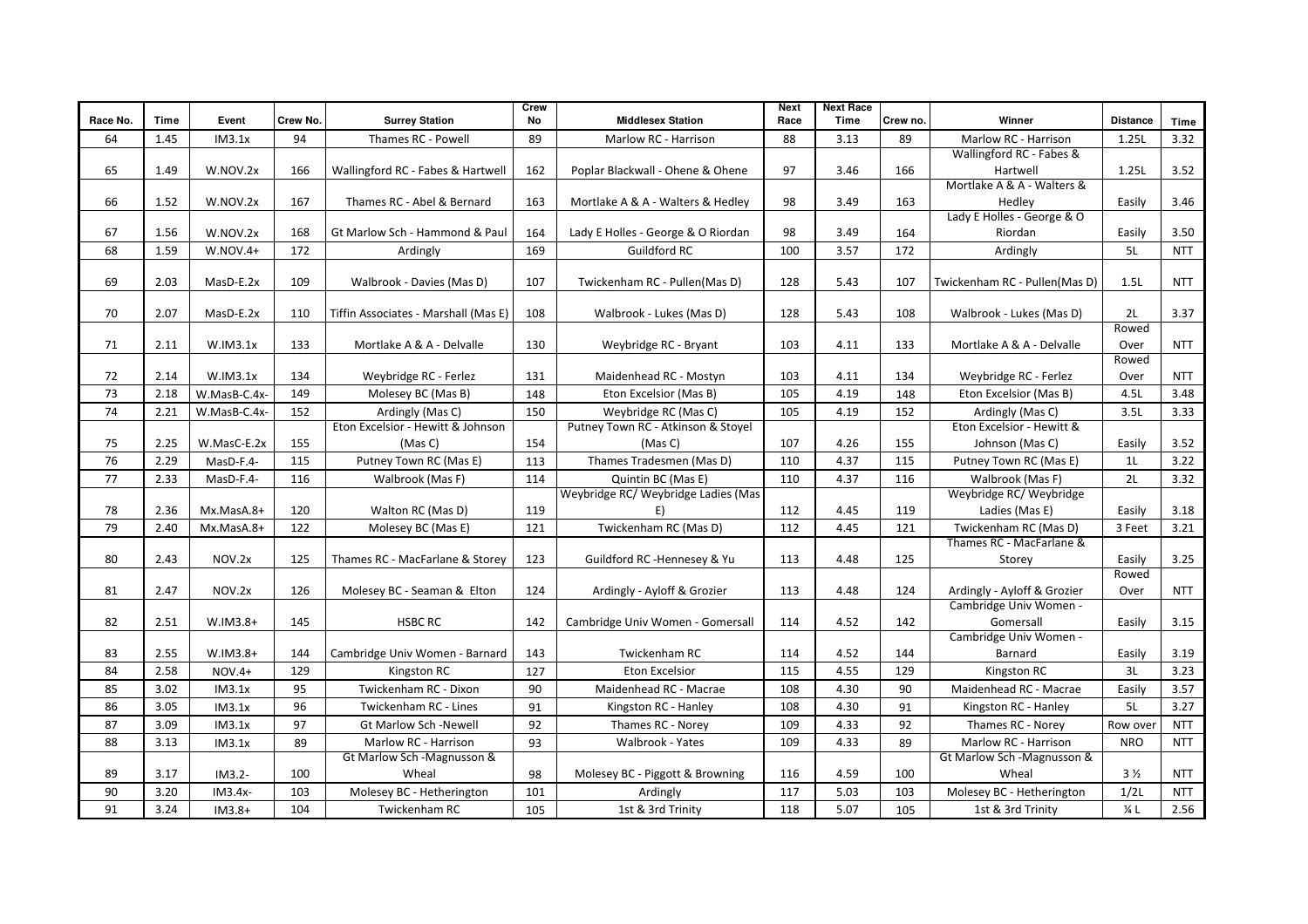|     |      |              |     | Cambridge Univ Women - Waters        |     |                                        |       |      |     | Cambridge Univ Women -         |                               |            |
|-----|------|--------------|-----|--------------------------------------|-----|----------------------------------------|-------|------|-----|--------------------------------|-------------------------------|------------|
| 92  | 3.27 | W.IM3.2-     | 138 | & Bruce Lockhart                     | 136 | Lady E Holles - Zubaidi & Henshaw      | 119   | 5.10 | 138 | Waters & Bruce Lockhart        | Easily                        | 3.42       |
|     |      |              |     |                                      |     |                                        |       |      |     |                                |                               |            |
| 93  | 3.31 | W.IM3.2-     | 139 | Wallingford RC - Hook & Butler       | 137 | Lady E Holles - Allen & Bajwa          | 119   | 5.10 | 139 | Wallingford RC - Hook & Butler | 2 <sub>2</sub>                | 3.47       |
| 94  | 3.35 | W.MasD-E.4x- | 161 | Walbrook/TSS (Mas E)                 | 160 | Mortlake A & A (Mas E)                 | 122   | 5.21 | 161 | Walbrook/TSS (Mas E)           | 1/2L                          | 3.40       |
| 95  | 3.39 | IM1.1x       | 85  | Molesey BC - Vye                     | 83  | Thames Valley Park - Gough             | 124   | 5.29 | 83  | Thames Valley Park - Gough     | $\frac{3}{4}$                 | <b>NTT</b> |
|     |      |              |     |                                      |     |                                        |       |      |     |                                |                               |            |
|     |      |              |     | Westminster Univ BC / Quintin BC     |     | Kingston RC - Bedford Payne &          |       |      |     | Westminster Univ BC / Quintin  |                               |            |
| 96  | 3.42 | IM2.2x       | 86  | Denley & Moneley                     | 88  | Bedford                                | 125   | 5.32 | 86  | BC - Denley & Moneley          | <b>CVS</b>                    | 3.09       |
|     |      |              |     |                                      |     |                                        |       |      |     | Wallingford RC - Fabes &       |                               |            |
| 97  | 3.46 | W.NOV.2x     | 166 | Wallingford RC - Fabes & Hartwell    | 165 | Lady E Holles - Harrison & Windmill    | 126   | 5.36 | 166 | Hartwell                       | 3L                            | 3.54       |
|     |      |              |     |                                      |     |                                        |       |      |     | Mortlake A & A - Walters &     |                               |            |
| 98  | 3.49 | W.NOV.2x     | 164 | Lady E Holles - George & O Riordan   | 163 | Mortlake A & A - Walters & Hedley      | 126   | 5.36 | 163 | Hedley                         | 5L                            | 3.38       |
| 99  | 3.53 | $W.NOV.4+$   | 173 | Cambridge Univ Women                 | 170 | Quintin BC                             | 127   | 5.39 | 170 | Quintin BC                     | $1\frac{1}{2}$                | 3.37       |
| 100 | 3.57 | $W.NOV.4+$   | 172 | Ardingly                             | 171 | Mortlake A & A                         | 127   | 5.39 | 171 | Mortlake A & A                 | $1\frac{1}{2}$                | <b>NTT</b> |
| 101 | 4.04 | MasD-E.4x-   | 112 | Putney Town RC (Mas E)               | 111 | Eton Excelsior (Mas D)                 | Final |      | 111 | Eton Excelsior (Mas D)         | Easily                        | 3.19       |
|     |      |              |     |                                      |     |                                        |       |      |     |                                |                               |            |
| 102 | 4.08 | W.IM3.1x     | 135 | Wallingford RC - Newton              | 132 | Kingston RC - Saunders                 | 129   | 5.47 | 132 | Kingston RC - Saunders         | Scratched                     | <b>NTT</b> |
| 103 | 4.11 | W.IM3.1x     | 134 | Weybridge RC - Ferlez                | 133 | Mortlake A & A - Delvalle              | 129   | 5.47 | 134 | Weybridge RC - Ferlez          | $\mathbf{1}$                  | 3.55       |
|     |      |              |     |                                      |     |                                        |       |      |     |                                |                               |            |
| 104 | 4.15 | W.MasB-C.4x- | 153 | Leicester/Trentham RC (Mas C)        | 151 | Putney Town RC (Mas C)                 | 130   | 5.51 | 153 | Leicester/Trentham RC (Mas C)  | 2 <sup>1</sup> / <sub>4</sub> | 3.33       |
| 105 | 4.19 | W.MasB-C.4x- | 152 | Ardingly (Mas C)                     | 148 | Eton Excelsior (Mas B)                 | 130   | 5.51 | 152 | Ardingly (Mas C)               | Easily                        | 3.39       |
|     |      |              |     | Tideway Scullers Sch - Allen 7 Tofts |     |                                        |       |      |     | Eton Excelsior - Arion & Allen |                               |            |
| 106 | 4.23 | W.MasC-E.2x  | 158 | (Mas E)                              | 156 | Eton Excelsior - Arion & Allen (Mas D) | 131   | 5.55 | 156 | (Mas D)                        | 2 <sub>2</sub>                | 4.06       |
|     |      |              |     | Eton Excelsior - Hewitt & Johnson    |     | Mortlake A & A - Campbell & Bell       |       |      |     | Eton Excelsior - Hewitt &      |                               |            |
| 107 | 4.26 | W.MasC-E.2x  | 155 | (Mas C)                              | 157 | Sayer (Mas D)                          | 131   | 5.55 | 155 | Johnson (Mas C)                | 2/31                          | 3.46       |
| 108 | 4.30 | IM3.1x       | 91  | Kingston RC - Hanley                 | 90  | Maidenhead RC - Macrae                 | 132   | 5.59 | 91  | Kingston RC - Hanley           | Easily                        | 3.39       |
| 109 | 4.33 | IM3.1x       | 89  | Marlow RC - Harrison                 | 92  | Thames RC - Norey                      | 132   | 5.59 | 89  | Marlow RC - Harrison           | Easily                        | 3.50       |
| 110 | 4.37 | MasD-F.4-    | 116 | Walbrook (Mas F)                     | 115 | Putney Town RC (Mas E)                 | Final |      | 116 | Walbrook (Mas F)               | $\frac{3}{4}$                 | 3.31       |
| 111 | 4.41 | MasF-G.4x-   | 118 | Mortlake A & A (Mas G)               | 117 | Putney Town RC (Mas F)                 | Final |      | 118 | Mortlake A & A (Mas G)         | Easily                        | 3.37       |
|     |      |              |     |                                      |     | Weybridge RC/ Weybridge Ladies (Mas    |       |      |     | Weybridge RC/ Weybridge        |                               |            |
| 112 | 4.45 | Mx.MasA.8+   | 121 | Twickenham RC (Mas D)                | 119 | E)                                     | Final |      | 119 | Ladies (Mas E)                 | 5L                            | 3.13       |
|     |      |              |     |                                      |     |                                        |       |      |     | Thames RC - MacFarlane &       |                               |            |
| 113 | 4.48 | NOV.2x       | 124 | Ardingly - Ayloff & Grozier          | 125 | Thames RC - MacFarlane & Storey        | Final |      | 125 | Storey                         | 4 %                           | 3.17       |
|     |      |              |     |                                      |     |                                        |       |      |     | Cambridge Univ Women -         |                               |            |
| 114 | 4.52 | $W.IM3.8+$   | 144 | Cambridge Univ Women - Barnard       | 142 | Cambridge Univ Women - Gomersall       | Final |      | 144 | Barnard                        | 1/31                          | 3.09       |
| 115 | 4.55 | NOV.4+       | 129 | Kingston RC                          | 128 | <b>Staines</b>                         | Final |      | 128 | <b>Staines</b>                 | 3L                            | 3.15       |
|     |      |              |     | Gt Marlow Sch -Magnusson &           |     |                                        |       |      |     | Gt Marlow Sch -Magnusson &     |                               |            |
| 116 | 4.59 | $IM3.2-$     | 100 | Wheal                                | 99  | Molesey BC - Hughes & Johnson          | Final |      | 100 | Wheal                          | $1\frac{1}{4}$                | 3.15       |
| 117 | 5.03 | $IM3.4x-$    | 103 | Molesey BC - Hetherington            | 102 | Molesey BC - Elliott                   | Final |      | 102 | Molesey BC - Elliott           | 3L                            | 3.03       |
| 118 | 5.07 | $IM3.8+$     | 105 | 1st & 3rd Trinity                    | 106 | Thames RC                              | Final |      | 105 | 1st & 3rd Trinity              | 1/4                           | 2.55       |
|     |      |              |     |                                      |     | Cambridge Univ Women - Waters &        |       |      |     | Cambridge Univ Women -         |                               |            |
| 119 | 5.10 | W.IM3.2-     | 139 | Wallingford RC - Hook & Butler       | 138 | <b>Bruce Lockhart</b>                  | Final |      | 138 | Waters & Bruce Lockhart        | 2L                            | 3.42       |
| 120 | 5.14 | W.IM3.4x-    | 141 | Ardingly                             | 140 | Molesey BC                             | Final |      | 141 | Ardingly                       | 3 feet                        | 3.30       |
|     |      |              |     | Mortlake A & A - Ramsden &           |     | Guildford RC - Cully & Smoothy (Mas    |       |      |     | Mortlake A & A - Ramsden &     |                               |            |
| 121 | 5.17 | W.MasA-B.2x  | 147 | Rolfsman (Mas B)                     | 146 | A)                                     | Final |      | 147 | Rolfsman (Mas B)               | Easily                        | 3.39       |